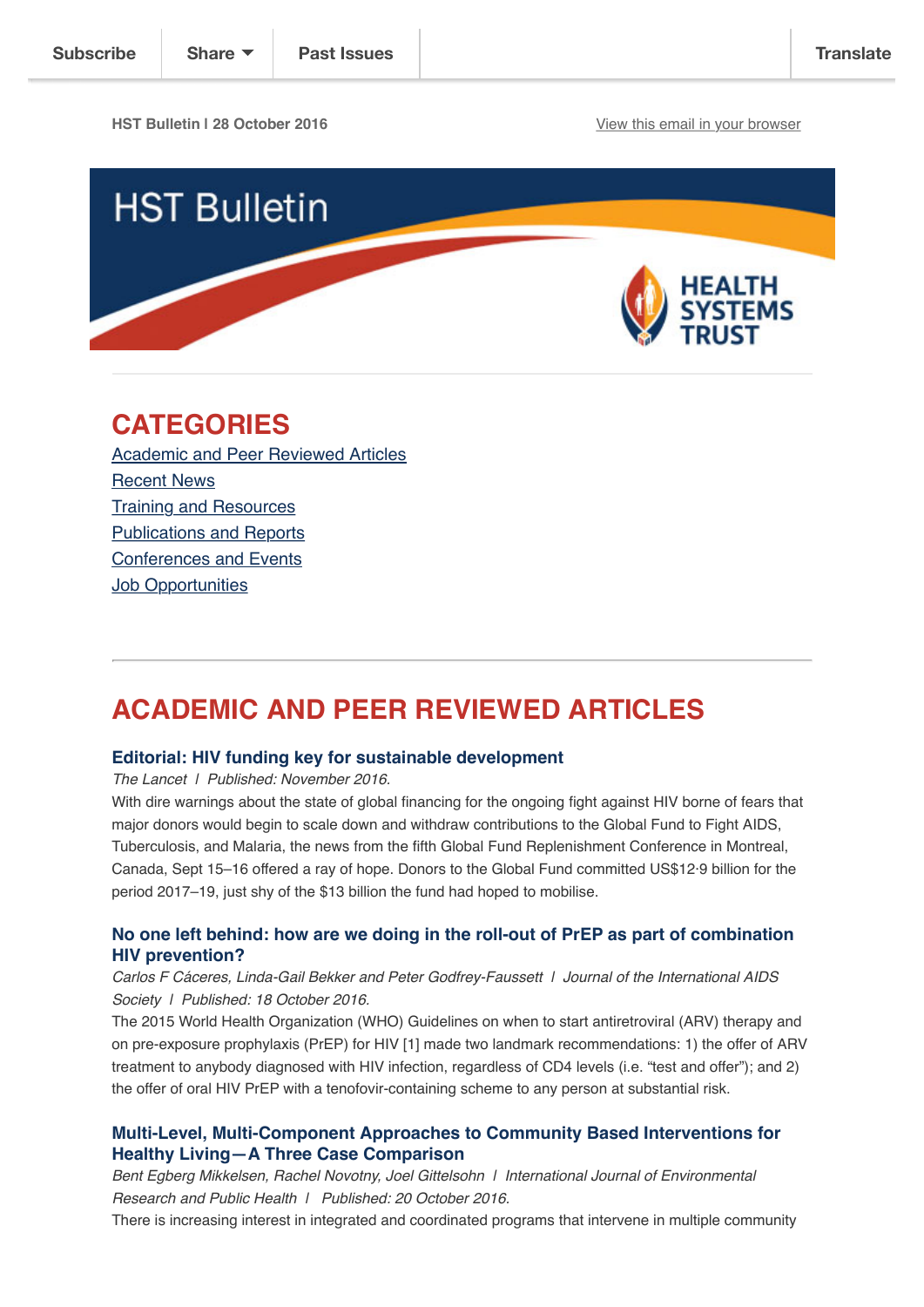settings/institutions at the same time and involve policy and system changes. The purpose of the paper is to analyse three comparable cases of Multi Level, Multi Component intervention programs (ML-MC) from across the world in order to give recommendations for research, policy and practice in this field.

# **[Community health worker in hard-to-reach rural areas of Myanmar: filling primary](https://human-resources-health.biomedcentral.com/articles/10.1186/s12960-016-0161-4) health care service gaps**

*Angkana Sommanustweechai, Weerasak Putthasri, Mya Lay Nwe, Saw Thetlya Aung, Mya Min Theint, Viroj Tangcharoensathien and San Shway Wynn | Human Resources for Health | Published: 21 October 2016.*

Myanmar is classified as critical shortage of health workforce. In responses to limited number of trained health workforce in the hard-to-reach and remote areas, the MOH trained the Community Health Worker (CHW) as health volunteers serving these communities on a pro bono basis. This study aimed to assess the socio-economic profiles, contributions of CHW to primary health care services and their needs for supports to maintain their quality contributions in rural hard to reach areas in Myanmar.

# **[Affordability of adult HIV/AIDS treatment in developing countries: modelling price](http://www.jiasociety.org/index.php/jias/article/view/20619/pdf_1) determinants for a better insight of the market functioning**

*Luis Sagaon-Teyssier, Sauman Singh, Boniface Dongmo-Nguimfack, Jean-Paul Moatti | Journal of the International Aids Society | Published: 21 October 2016.*

This study aims to provide a landscape of the global antiretroviral (ARV) market by analyzing the transactional data on donor-funded ARV procurement between 2003 and 2015, and the ARV price determinants.

## **[Accounting for variations in ART program sustainability outcomes in health facilities](http://bmchealthservres.biomedcentral.com/articles/10.1186/s12913-016-1833-4) in Uganda: a comparative case study analysis**

*Henry Zakumumpa, Modupe Oladunni Taiwo, Alex Muganzi, Freddie Ssengooba | Biomed Central. Published: 18 October 2016.*

Uganda implemented a national ART scale-up program at public and private health facilities between 2004 and 2009. Little is known about how and why some health facilities have sustained ART programs and why others have not sustained these interventions. The objective of the study was to identify facilitators and barriers to the long-term sustainability of ART programs at six health facilities in Uganda which received donor support to commence ART between 2004 and 2009.

### **[Barriers and facilitators of interventions for improving antiretroviral therapy](http://www.jiasociety.org/index.php/jias/article/view/21166/pdf_1) adherence: a systematic review of global qualitative evidence**

*Qingyan Ma, Lai Sze Tso, Zachary C Rich, Brian J Hall, Rachel Beanland, Haochu Li, Mellanye Lackey, Fengyu Hu, Weiping Cai, Meg Doherty, Joseph D Tucker | Journal of the International Aids Society. Published: 17 October 2016.*

Qualitative research on antiretroviral therapy (ART) adherence interventions can provide a deeper understanding of intervention facilitators and barriers. This systematic review aims to synthesize qualitative evidence of interventions for improving ART adherence and to inform patient-centred policymaking.

### **[Health system's barriers hindering implementation of public-private partnership at](https://bmchealthservres.biomedcentral.com/articles/10.1186/s12913-016-1831-6) the district level: a case study of partnership for improved reproductive and child health services provision in Tanzania**

*Denice Kamugumya and Jill Olivier | BioMed Central | Published: 21 October 2016.* Public-private partnership (PPP) has been suggested as a tool to assist governments in lower to middle income countries to fulfil their responsibilities in the efficient delivery of health services. In Tanzania, although the idea of PPP has existed for many years in the health sector, there has been limited coordination, especially at a district level – which has contributed to limited health gains or systems strengthening obviously seen as a result of PPP.

# **[Building the capacity of policy-makers and planners to strengthen mental health](https://bmchealthservres.biomedcentral.com/articles/10.1186/s12913-016-1853-0) systems in low- and middle-income countries: a systematic review**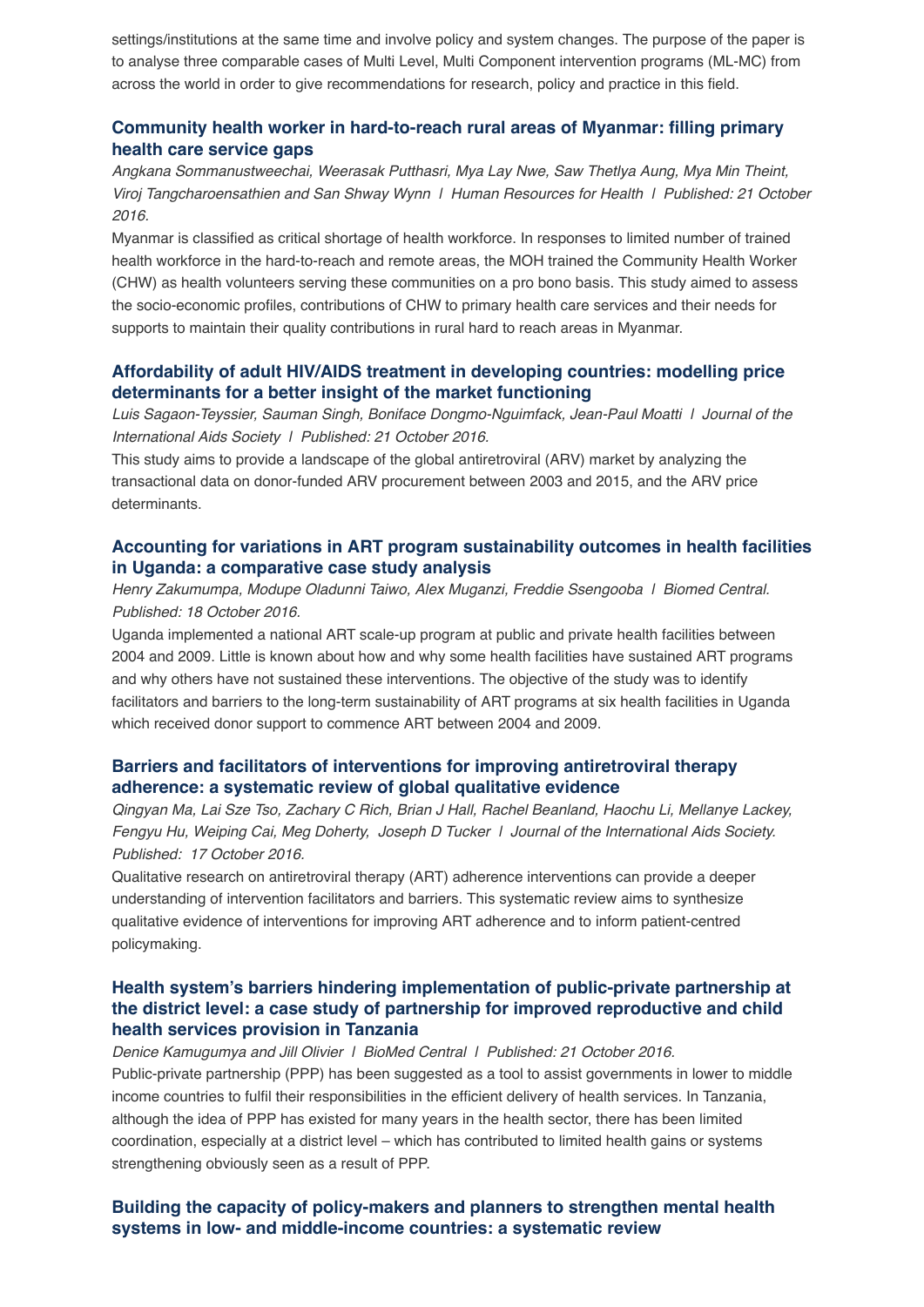*Roxanne Keynejad, Maya Semrau, Mark Toynbee, Sara Evans-Lacko, Crick Lund, Oye Gureje, et al | BioMed Central | Published: 21 October 2016.*

Little is known about the interventions required to build the capacity of mental health policy-makers and planners in low- and middle-income countries (LMICs). We conducted a systematic review with the primary aim of identifying and synthesizing the evidence base for building the capacity of policy-makers and planners to strengthen mental health systems in LMICs.

**[\(Return to Top\)](http://us14.campaign-archive2.com/?u=72d7614ab973e486252cafb97&id=2c00309d34#Top)**

# **RECENT NEWS**

# **[Press Release: Taking African Science to the World: Knowledge Exchange Visit](http://www.hst.org.za/news/taking-african-science-world-knowledge-exchange-visit-uk-sa-women-science) to [UK for SA Women in Science](http://www.hst.org.za/news/taking-african-science-world-knowledge-exchange-visit-uk-sa-women-science)**

*Newton Fund/British Council | Published: 21 October 2016.*

Five South African young female researchers have been given a career building opportunity to meet with leading UK experts in science communication, which include the Royal Society and the British Science Writers Association. The researchers will attend the Best Practice in Science Communication UK study tour from 24-28 October 2016, a culmination of the Women in Science project, which is part of the British Council's Professional Development and Engagement (PDE)

### **[Preventing Mother-To-Child Transmission of HIV](http://www.unaids.org/en/resources/presscentre/featurestories/2016/october/20161024_EMotherToChildT)**

*UNAIDS | Published: 24 October 2016.*

Over the past five years, there has been a rapid scale-up of services to prevent mother-to-child transmission of HIV. This has reduced the annual number of new infections among children by 50% worldwide since 2010. Globally, an estimated 77% of pregnant or breastfeeding women living with HIV were receiving antiretroviral medicines to prevent transmission of HIV to their children in 2015, up from 50% in 2010.

## **[Women report experimental vaginal ring for HIV prevention did not negatively affect](http://www.news-medical.net/news/20161018/Women-report-experimental-vaginal-ring-for-HIV-preventionc2a0did-not-negatively-affect-sexual-experience.aspx) sexual experience**

### *News Medical | Published: 8 October 2016.*

Most women who used an experimental vaginal ring for HIV prevention report that the physical act of sex was largely unaffected by using the product, which is inserted monthly for continuous wear. This finding is among several insights gleaned about experiences of women who used the ring during the ASPIRE study, also known as MTN-020, announced today at the HIV Research for Prevention (HIVR4P) meeting in Chicago.

#### **[WHO recommends tax on sugary drinks](https://www.health-e.org.za/2016/10/14/recommends-tax-sugary-drinks/)**

#### *Health e-News | Published: 14 October 2016.*

The World Health Organization (WHO) this week recommended that governments should tax sugary drinks as part of the global campaign against obesity, type 2 diabetes and tooth decay. South Africa's Treasury plans to introduce a tax on sugary drinks next April, while this week Ireland announced it would also introduce a sugary drinks tax in 2018.

**[\(Return to Top\)](http://us14.campaign-archive2.com/?u=72d7614ab973e486252cafb97&id=2c00309d34#Top)**

# **TRAINING AND RESOURCES**

### **[Gender Assessment Tool for National HIV and TB Responses](http://www.stoptb.org/assets/documents/resources/publications/acsm/Gender_Assessment_Tool_TB_HIV_UNAIDS_FINAL_2016%20ENG.pdf)**

*UNAIDS | Published: 20 August 2016.*

This tool, published by the Joint United Nations Programme on HIV/AIDS (UNAIDS) and the Stop TB Partnership, is intended to assist countries in assessing their HIV and tuberculosis (TB) epidemics and responses from a gender perspective, to ensure that the responses are gender-sensitive, transformative and effective in responding to HIV and TB. It is also designed to support countries in the submission of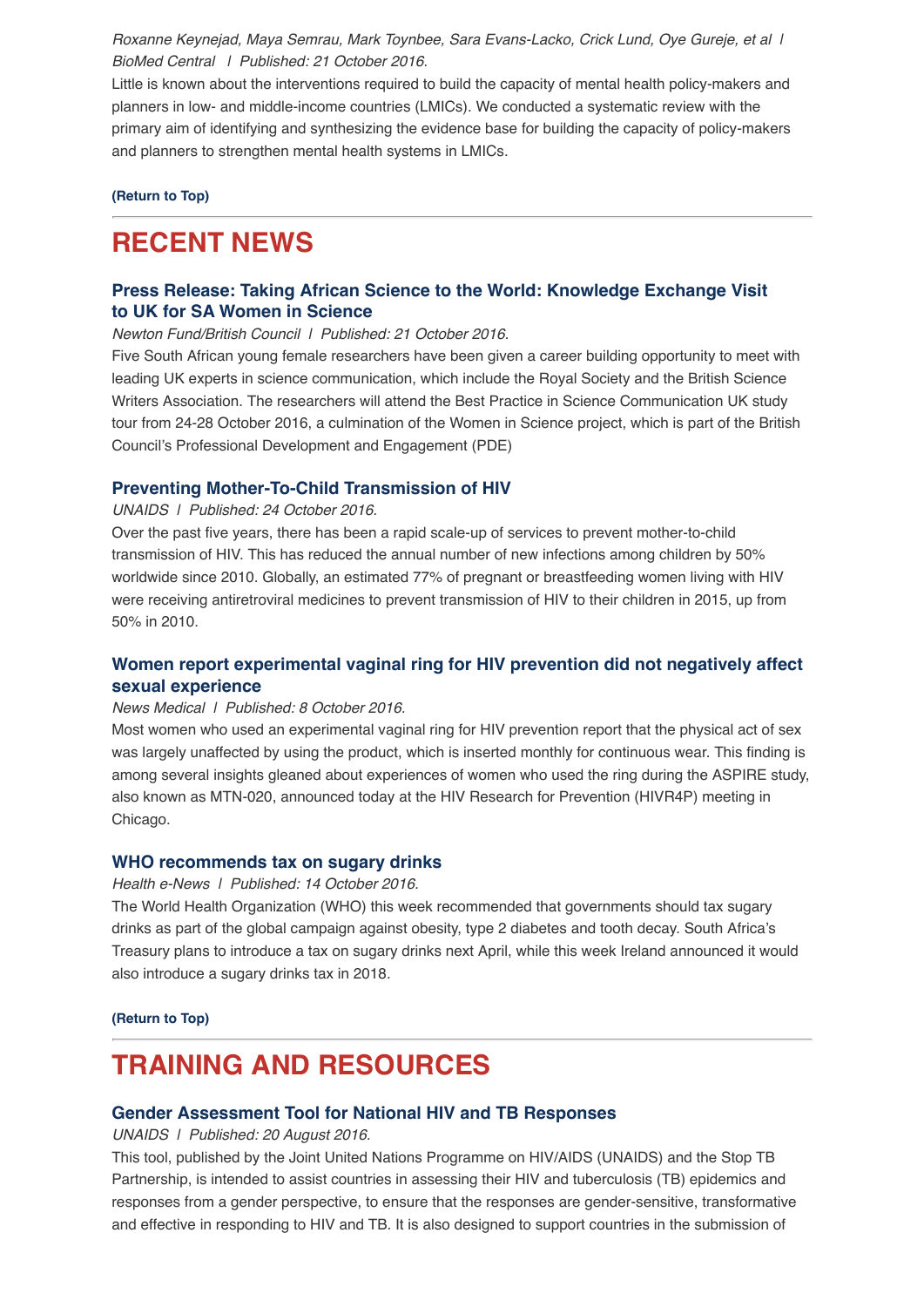gender-sensitive concept notes to the Global Fund to Fight AIDS, Tuberculosis and Malaria (GFATM).

**[\(Return to Top\)](http://us14.campaign-archive2.com/?u=72d7614ab973e486252cafb97&id=2c00309d34#Top)**

# **PUBLICATIONS AND REPORTS**

### **[HPV, HIV and Cervical Cancer: Leveraging Synergies to SA Women's Lives](http://www.unaids.org/sites/default/files/media_asset/JC2851_HPV-HIV-cervicalcancer_en.pdf)**

*UNAIDS | Published: 20 July 2016.*

This report presents recent scientific evidence about the links between HIV, HPV and cervical cancer, and supplies relevant epidemiological, screening, vaccination and innovation data.

**[\(Return to Top\)](http://us14.campaign-archive2.com/?u=72d7614ab973e486252cafb97&id=2c00309d34#Top)**

# **CONFERENCES AND EVENTS**

# **IFH Durban 40[th World Hospital Congress](https://www.ihf-fih.org/ihfcongress)**

*31 October - 3 November 2016.* International Convention Centre, Durban, KwaZulu-Natal, South Africa

### **[PE Pain Academy Conference](http://painsa.org.za/2016-pe-pain-academy-2016/)**

*12 November 2016.* The Boardwalk Convention Centre, Port Elizabeth, South Africa

# **[Cape Town 4th International Conference on Medical, Medicine and Health Sciences 2016](http://academicfora.com/mmhs-november-03-04-2016-cape-town-south-africa/)**

*3 - 4 November 2016.* The Westin, Cape Town, South Africa

# **[2016 2nd World Breastfeeding Conference](http://worldbreastfeedingconference.org/home.html)** *11 - 14 December 2016.* Johannesburg, South Africa

**[\(Return to Top\)](http://us14.campaign-archive2.com/?u=72d7614ab973e486252cafb97&id=2c00309d34#Top)**

# **JOB OPPORTUNITIES**

Please click on the job title for more information.

#### **[Technical Advisor \(Independent Contractor\)](http://www.hst.org.za/jobs/technical-advisor-independent-contractor)**

Employer: Health Systems Trust Closing Date: 28 October 2016

### **[CCMDD Provincial Co-Ordinators](http://www.hst.org.za/jobs/ccmdd-provincial-co-ordinators)**

Employer: Health Systems Trust Closing Date: 28 October 2016

### **[CCMDD District Technical Support](http://www.hst.org.za/jobs/ccmdd-district-technical-support)**

Employer: Health Systems Trust Closing Date: 28 October 2016

### **[Communications Specialist](http://www.hst.org.za/jobs/communications-specialist)**

Employer: Health Systems Trust Closing Date: 28 October 2016